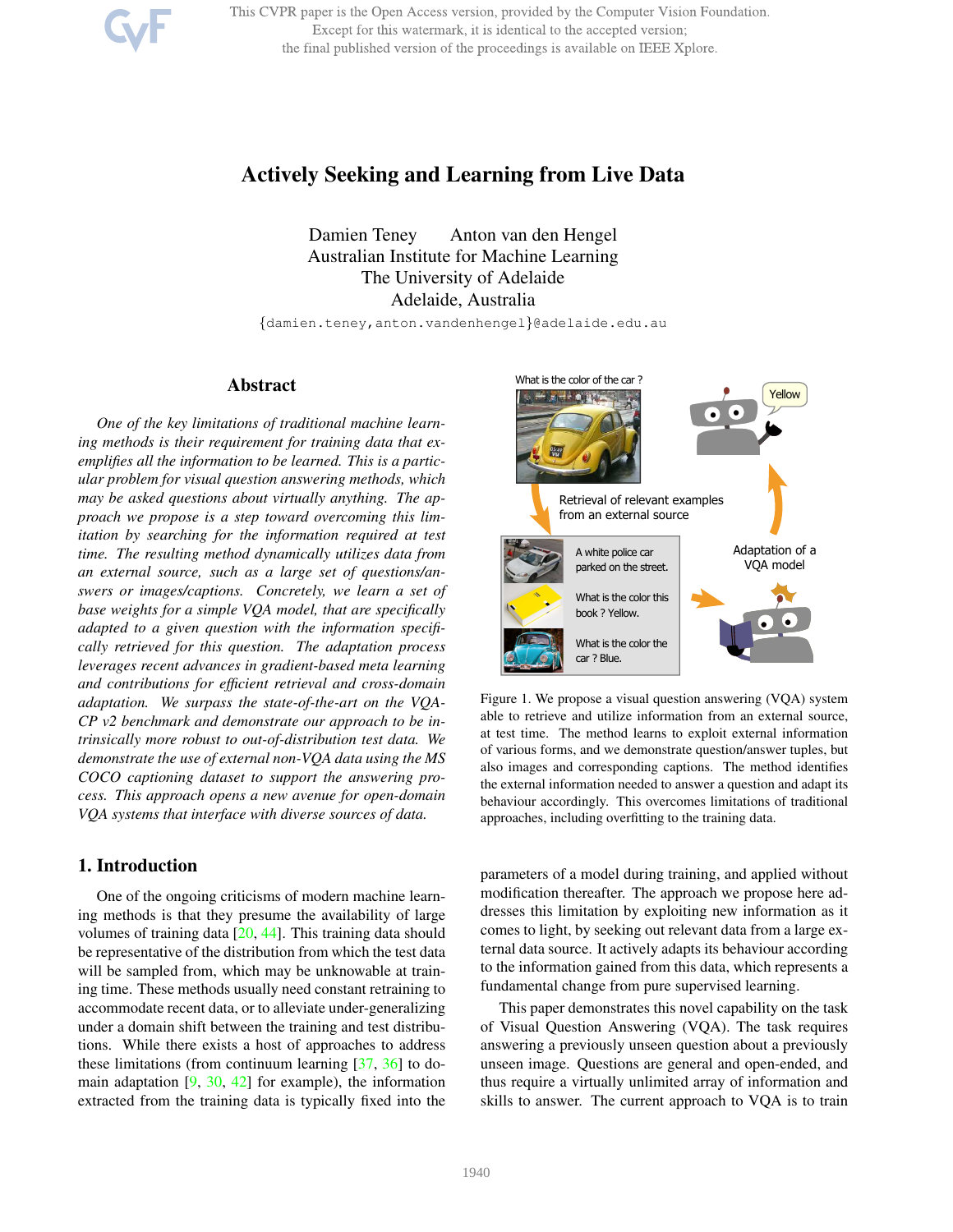a neural network with end-to-end supervision of questions/answers (QAs). The supervised paradigm has been transformative for most classical tasks of computer vision, but it shows its limits on complex tasks that require more than pixel-processing and pattern recognition alone. VQA models trained in this fashion have revealed to rely mostly on biases and superficial correlations in the training data. For example, questions starting with "How many..." are usually answered with 2 or 3, and those starting with "What sport ..." with the answer tennis, which suffices to obtain high performance on benchmark datasets, where the training and test data are drawn from identical distributions.

The approach proposed in this paper is a step toward *robust* VQA models, *i.e*. capable of reasoning over visual and textual inputs, rather than regurgitating biases learned from a fixed training set. A robust evaluation of these capabilities has recently been made possible. Agrawal *et al*. proposed the VQA-CP ("changing priors") dataset [1]. In this resampled version of the VQA v2 dataset [15], the training and test sets are drawn from different distributions such that the question type (*i.e*. the first few words such as "What sport ..." or "How many ...") cannot be relied upon to blindly guess the answer. The performance of existing methods significantly degrades in these conditions.

Our approach borrows ideas from recent research on meta learning [12, 17, 35]. So far, the ubiquitous approach to VQA has attempted to "fit the world" in a neural network, *i.e*. capturing all of the information the method could ever require to answer any question within its weights. In contrast, we train a model to identify and utilize the relevant information from a external source of *support data*. In the simplest instantiation of this principle, the support data is the training set of questions/answers itself, with the major novelty that it does not need to be fixed once the model is trained. The support data can expand at test time and could include data retrieved dynamically from live databases or web searches. The method then adapt itself dynamically using this data. To demonstrate the ability of the model to utilize non-VQA data (*i.e*. other than QA tuples), we use the MS COCO captioning dataset  $[19, 10]$  as a source of support data. While VQA data is expensive to acquire, captioned images are omnipresent on the web, and the ability to leverage such data is itself a major contribution.

The evaluation of our approach on VQA-CP demonstrates advantages over classical methods. It generalizes better and obtains state-of-the-art performance on the outof-distribution test data of VQA-CP. Moreover, the model, once trained on a given distribution of QAs, can successfully adapt to a different distribution of an alternate support set. This is demonstrated with a novel leave-one-out evaluation with VQA-CP. Our experiments clearly demonstrate that the model makes use of the support data at test time, rather than merely capturing biases and priors of a training set. Consequently, a model trained with our approach could, for example, be reused in another domain-specific application by providing it with a domain-specific support set. This possibility opens the door to systems that reason over vision and language beyond the limited domain covered by any given training set.

The contributions of this paper are summarized as follows.

- 1. We propose a new approach to VQA in which the model is trained to retrieve and utilize information from an external source, to support its reasoning and answering process. We consider three instantiations of this approach, where the support data is the VQA training set itself (as an evaluation comparable to traditional models), VQA data from a different distribution, and non-VQA image captioning data.
- 2. We propose an implementation of this approach based on a simple neural network and a gradient-based adaptation, which modifies its weights using selected support data. The method is based on the MAML algorithm [12] with novel contributions for efficient retrieval and crossdomain adaptation.
- 3. We evaluate the components of our model on the VQA-CP v2 dataset. We demonstrate state-of-the-art performance, benefits in generalization, and the ability to leverage varied sources of support data. The novelty of the approach over existing practices opens the door to multiple opportunities to future research on VQA and vision/language reasoning.

### 2. Related work

Visual question answering VQA has gathered significant interest in the past few years [5, 39] alongside other tasks combining vision and language such as image captioning  $[10]$  or visual dialog  $[11]$ , for example. The appeal of VQA to the computer vision community is to constitute a practical evaluation of deep visual understanding. Open-domain VQA requires the visual parsing of an image, the comprehension of a text question, and reasoning over multiple pieces of information from these two modalities. See [39] for a survey of modern methods and available datasets.

The ubiquitous approach to VQA is based on supervised learning. It is framed as a classification task over a large set of possible answers, and a machine learning model is optimized over a training set of human-provided questions and answers [5, 15, 18, 48]. Beyond apparent success on VQA benchmarks  $[14, 33]$ , the approach was revealed to have severe limitations. The models following this approach prove to be overly reliant on superficial statistical regularities in the training sets, and their performance drops dramatically when evaluated on questions drawn from a different distribution [1], or on questions containing words and concepts that appear infrequently in the training data  $[28, 34]$ . Popu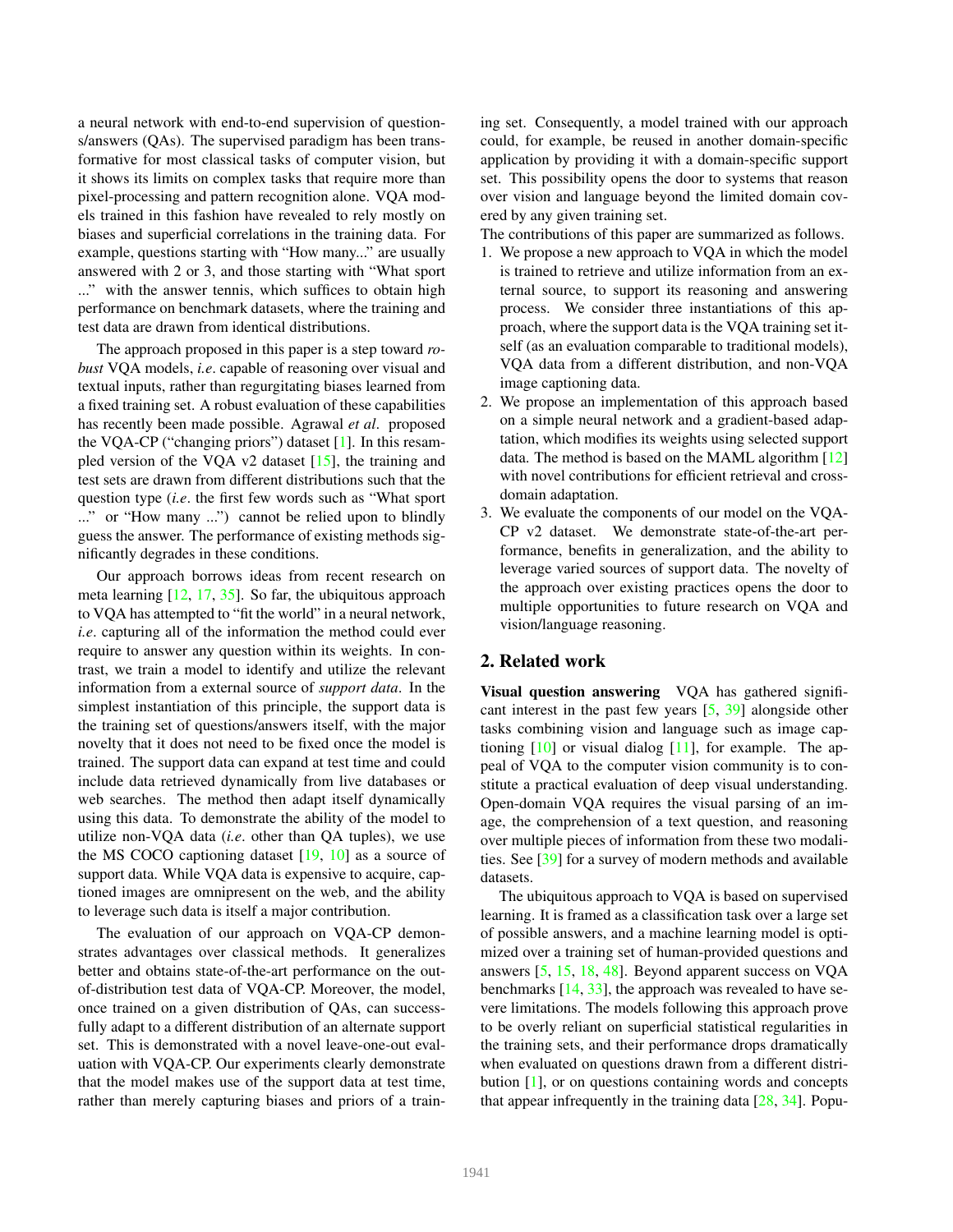lar benchmarks for VOA [5, 15] have involuntarily encouraged the development of methods that learn and leverage statistical patterns such as biases (*i.e*. the long-tailed distributions of answers) and question-conditioned biases (which make answers easy to guess given a question without the image). These models can essentially bypass the steps of reasoning and image understanding that initially motivated research on VQA.

Robust evaluation of VQA Improved evaluations settings have recently been proposed. In  $[2, 15, 46]$ , the authors introduced balanced pairs of questions, *i.e*. associating each question with a pair of images that lead to different answers. This procedure, however, had limited benefits. The usual metric of accuracy over individual questions still encouraged to learn and rely on the non-uniform distribution of answers, and the crowd-sourcing procedure used to gather balanced pairs introduced many irrelevant and nonsensical questions to the dataset.

Other recent proposals follow the idea of drawing the training and evaluation questions from different distributions. This discourages overfitting to statistical regularities specific to the training set. In  $[28, 34]$ , the authors evaluate questions containing words and concepts that appear rarely in the training data. In [1], Agrawal *et al*. propose the VQA-CP dataset (for "changing priors"), in which they enforce different training/test distributions of answers conditioned on the first few words of the question (*e.g*. "What is the color ..." or "How many ..."). Our experiments are conducted on VQA-CP as it represents the most challenging setting currently available.

Robust models for VQA The above robust evaluations have essentially pointed at the inadequacy of current approaches  $[1, 15, 28, 34, 47]$ . To address some of these these shortcomings, Agrawal *et al*. [1] proposed a modular architecture that prevent it from relying on undesirable biases and priors in the training data. Ramakrishnan *et al*. [27], introduced an information-theoretic regularizer to encourage the model to utilize the image by outperforming a "blind" guesser. In [35], Teney *et al*. proposed a meta learning approach to VQA that improved the recall on rare answers. Their work is the most relevant to this paper, although the methods differ significantly. We use a gradient-based adaptation procedure that update the weights of a whole VQA model, whereas [35] applied existing meta learning algorithms on the final classifier of a simple VQA model. We also formulate the use of support data as a retrieval task, whereas [35] processes the entire support set at every iteration, which is computationally challenging and the evaluation only include small-scale experiments. [35] is also to limited to QAs as support data, where our method is much more general.

Meta learning Our central idea is to adapt a VQA model to each given question to incorporate additional information from an external source. The adaptation is implemented with the MAML meta learning algorithm [12]. Meta learning or "learning to learn" [21, 31, 37] is a general paradigm to learn to build and/or update machine learning models, *e.g*. to fine-tune the weights of a neural network [7, 6, 32]. Recent works in the area have focused on the adaptation of neural networks for few-shot image recognition [4, 12, 16, 29]. MAML serves to identify a set of weights that can best serve as initial values, before adaptation through one or a few steps of gradient descent. In [13, 43], the authors extended MAML to handle support data from a distinct domain, for robotic imitation learning from demonstration videos. We follow a similar idea to transform the gradients of a loss on captioning data into gradients suitable to update a VQA model. In [17], Huang *et al*. turn the supervised task of language-to-query generation into a meta learning task. They introduce the concept of relevance functions to sample the training set. The approach is similar in spirit to our reformulation of VQA as a meta learning task. However, their aim is to improve accuracy by using specialized adapted models, while our objective is broader, as we also aim to leverage additional (non-VQA) sources of data.

Additional sources of data for VQA The limitations of the mainstream approach to VQA stem from the limited capacity of the training set and of the trained models. Instead of attempting to capture all the training information within the weights of a network, we use an external source of data that is not fixed after training. The capacity and capabilities of the model are thus essentially unbounded. Previous works [40, 38] have interfaced VQA models with knowledge bases, using ad hoc techniques to incorporate external knowledge. In comparison, this paper presents a more general approach, applicable to various types of support data. In [34, 33], the authors used web image search to retrieve visual representations of question and answer words. These representations are however optimized along the other weights of the network and fixed once trained. Recent works on text-based question answering used reinforcement learning to optimize the retrieval of external information  $[8, 22, 25]$ , which is potentially complementary to our approach.

#### 3. Proposed approach

Our central idea is to learn a VQA model that can subsequently adapt to each particular given question, using additional support data relevant to the question. Intuitively, the adaptation makes the VQA model specialized to the narrow domain of each question. The support data relevant to each question is retrieved dynamically from an external source (Fig. 1), which is assumed to be non-differentiable and/or too large to be processed all at once. Concretely, the support data can be the VQA training set itself (making evaluation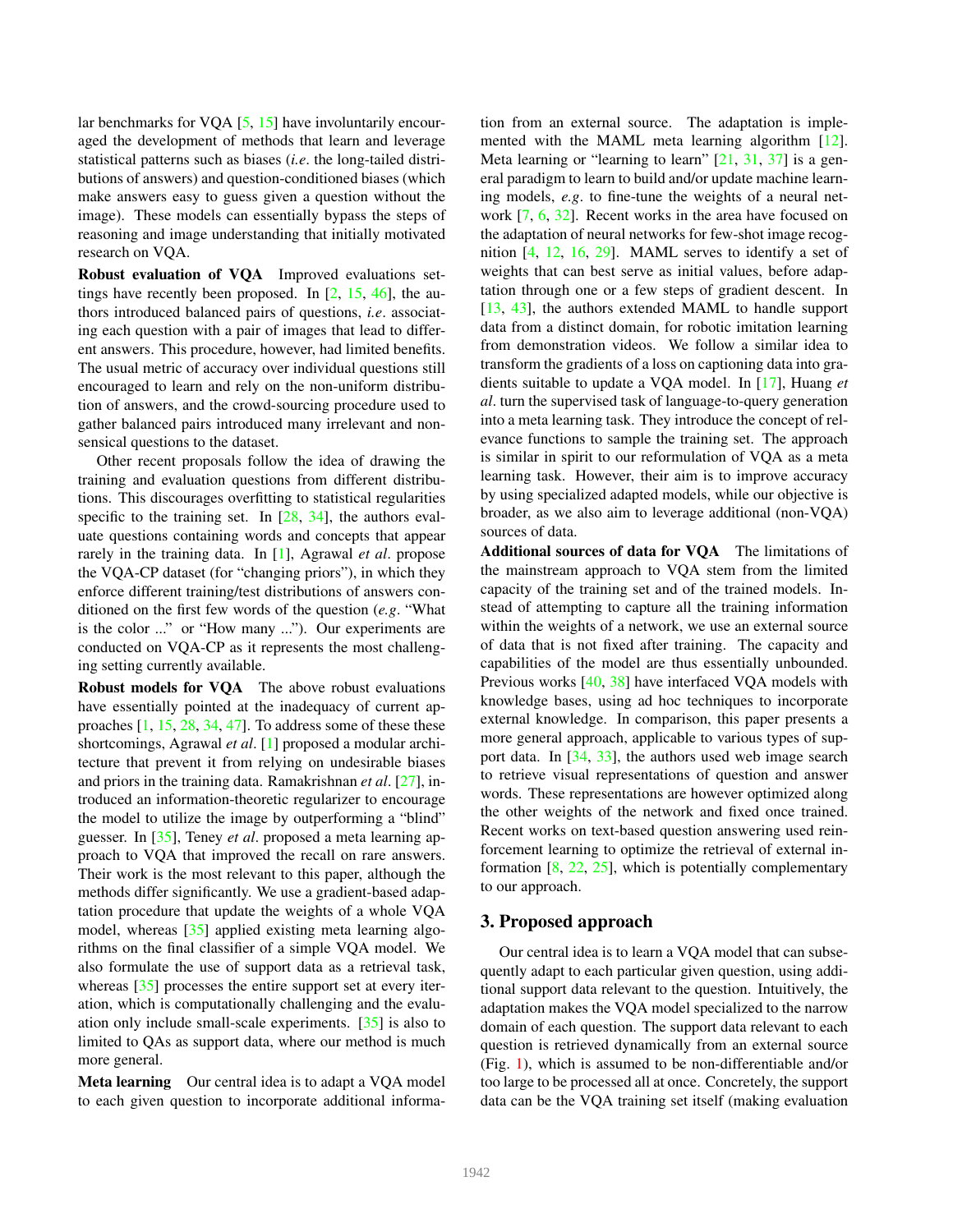

Figure 2. Data flow in the proposed method, using questions/answers as support data (Section 3.2). The input question serves to retrieve pertinent instances from the support data using a relevance function. These instances are passed through the underlying VQA model (Fig. 3) to compute the adaptation loss  $\mathcal{L}_A$ , using their ground truth answers. The gradient of the adaptation loss is backpropagated to the weights θ<sub>0</sub> of the VQA model, which are updated, effectively adapting (*i.e.* fine-tuning) the VQA model to the selected support examples. The input question is finally passed through the adapted model to predict scores for the final answer. During training, the gradient of the loss  $\mathcal{L}_M$  on the final predictions is backpropagated to optimize the pre-adaptation weights  $\theta_0$  and the gradient projection (in yellow).

comparable with traditional methods) but we also demonstrate the use of training QAs from a different distribution (Tables 3–4), and the use of an image captioning dataset (Section 4.1).

## 3.1. Underlying VQA model

Our approach builds around a standard VQA model that underlies the adaptation procedure. Formally, we denote with  $x = \{q, v\}$  the input to the VOA model, made of the question  $q$  (a string of tokens, each corresponding to a word) and of visual features  $v$  pre-extracted from the given image (a feature map produced by a pre-trained convolutional neural network). The VQA model is represented as the function  $f_{\theta}$  of parameters  $\theta$ . It maps x to a vector of scores with  $f_{\theta}(\boldsymbol{x}) = \hat{\boldsymbol{s}}$ . The vector  $\hat{\boldsymbol{s}} \in [0,1]^A$  contains the scores predicted over  $A$  candidate answers, typically the few thousands most frequent in the training set. The final answer is the one of largest score,  $\arg \max \hat{s}$ . We denote with s the vector of ground truth scores (which may contain multiple non-zero values when multiple answers are annotated as correct).

The function  $f$  is implemented as a neural network and  $\theta$  denotes the set of all of its weights. Our contributions are not specific to any specific implementation of  $f$ . In practice, it corresponds to a classical joint embedding model [33] illustrated in Fig. 3. The network encodes the question as a bag-of-words, taking the average of learned word embeddings. It uses a single-headed, question-guided attention over image locations, a Hadamard product to combine the two modalities, and a non-linear projection followed by a sigmoid to obtain the scores  $\hat{s}$ . See Appendix A for details.

#### 3.2. Gradient-based adaptation

The role of the adaptation procedure is to modify the weights of the VQA model to best tailor its capabilities to



Figure 3. The simple VQA model underlying our method. It implements a classical joint embedding approach [33]. Yellow elements contain learnable weights. Circled and squared 'w's represent affine and non-linear projections, respectively. The above network is instantiated twice in the overall diagram of Fig. 2.

a given input question. The motivation for a specialized model is to be potentially be more effective than a general one for a same capacity of the underlying model. Our adaptation procedure is based on MAML [12]. The original MAML algorithm is designed for adaptation using support data of the same form as for task of interest, *i.e*. questions with their ground truth answers. In Section 3.3, we describe an extension to use support data of another task/domain.

The adaptation procedure takes in a set of support elements  $S = \{x_j\}_j$  and base parameters  $\theta_0$ , which it adapts to  $\theta_T$  over a small number T of updates. The update rule is a gradient descent of step size  $\alpha$ :

$$
\theta_{i+1} = \theta_i - \alpha \sum_j \nabla_{\theta_i} \mathcal{L}_A(\mathbf{s}_j, f_{\theta_i}(\mathbf{x}_j)) \tag{1}
$$

where  $\mathcal{L}_A$  is the adaptation loss which evaluates the predictions of the VQA model on the support data. In this case,  $\mathcal{L}_A$  is the binary cross-entropy loss typical used to train VQA models [33]. The above adaptation is performed when evaluating a given question at both training and test time. The key to benefit from this approach is to learn base parameters  $\theta_0$  that are the most generally and most easily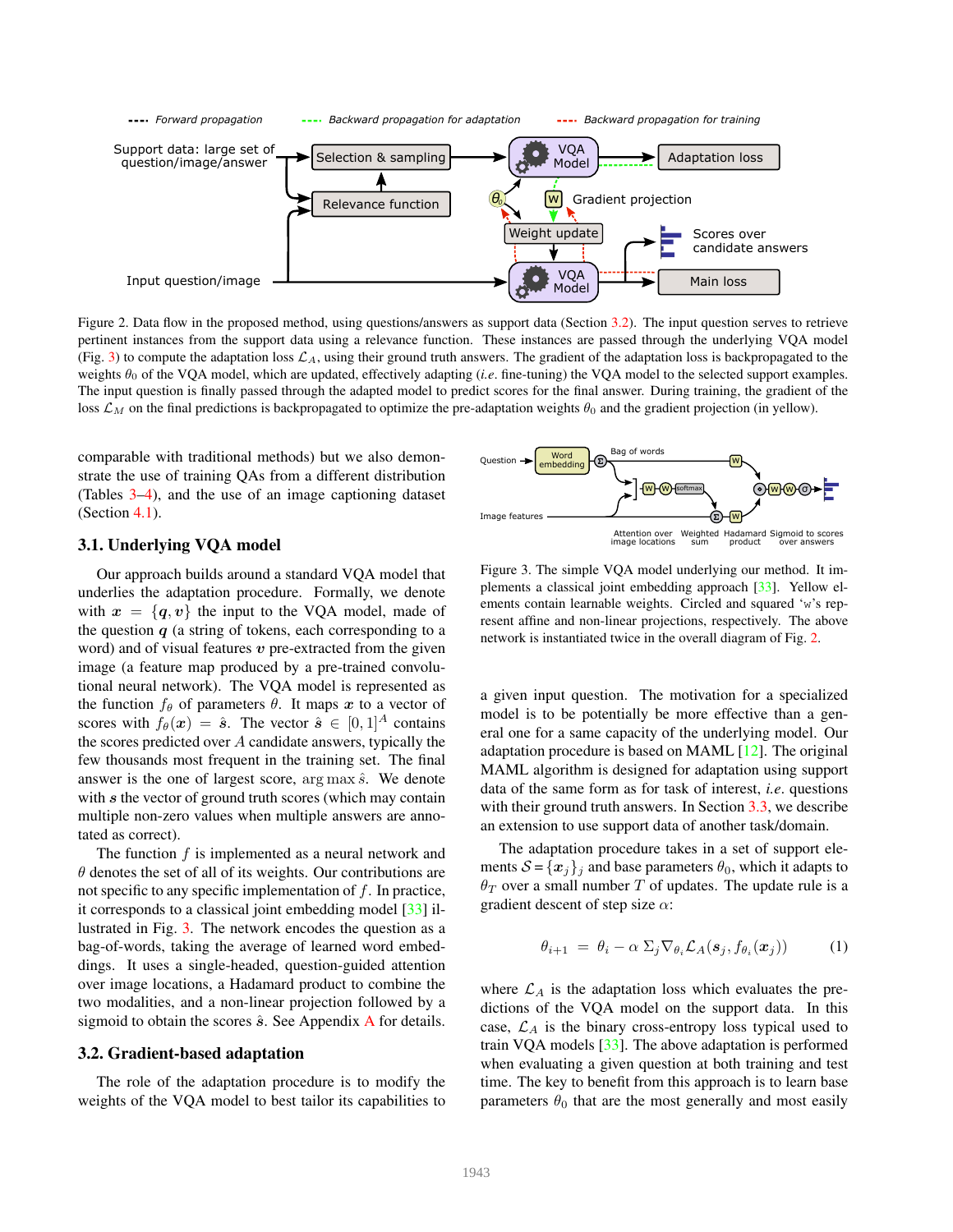Algorithm 1: Evaluation of a tr. or test instance.

**Input:** Test or training instance  $x = (q, v)$ Support set  $S = \{x_j\}_j$ with  $\mathbf{x}_j = (\mathbf{q}_j, \mathbf{v}_j) \ \forall j$ **Output:** Vector of scores s over candidate answers // *Retrieve support relevant to* x:  $\mathcal{S}_{\bm{x}} \leftarrow {\{\bm{x}_j'\}_{j}^{K}} \subset \mathcal{S}$  with max. precomputed  $r(\bm{x}, \bm{x}_j')$ for  $i=0$  to  $(T-1)$  do *// For each adaptation step*  $\mathcal{S}'_{x} \leftarrow K'$  random elements  $\in \mathcal{S}_{x}$  $\hat{\boldsymbol{s}}^{\mu}_j \leftarrow f_{\theta}(\boldsymbol{x}^{\mu}_j) \enskip \forall \boldsymbol{x}_j \in \mathcal{S}^{\prime} \enskip \text{\textit{ii} Forward prop.}$  $\boldsymbol{d^{'}} \leftarrow \Sigma_j \, \nabla_{\theta} \mathcal{L}_{A}(\hat{\boldsymbol{s}}_{j'}^{'})$ j ) // *Backprop. adaptation loss*  $d' \leftarrow g(d)$  *// Gradient projection*  $\theta_{i+1} \leftarrow \theta_i - d'$  *|| Update weights of VQA model* end  $\hat{\boldsymbol{s}} \, \leftarrow f_{\theta_T}(\boldsymbol{x}) \,$  // Forward prop. with updated weights if *training* then  $\mathbf{d} \leftarrow \nabla_{\theta_0} \mathcal{L}_M(\hat{\mathbf{s}})$  // *Backprop. main loss*  $\theta_0 \leftarrow \theta_0 - \alpha \, d$  *II Update base weights* end

adaptable. They are optimized for the following objective:

$$
\min_{\theta_0} \sum_{\boldsymbol{x}_k \sim \mathcal{T}} \mathcal{L}_M\big(\boldsymbol{s}_k, f_{\theta_N}(\boldsymbol{x}_k)\big) \tag{2}
$$

where the elements  $(x_k, s_k)$  are drawn from a training set  $\mathcal{T}$ , and  $\mathcal{L}_M$  is the main loss on the VQA model (also called "meta loss" [12]) that corresponds again to a binary crossentropy. The objective can be optimized with standard backpropagation and stochastic gradient descent [12]. To avoid the expensive differentiation through the T steps of adaptation (Eq. 1), we use a first-order approximation of the gradient as in  $[23]$ . The update rule is then

$$
\theta_0 \leftarrow \theta_0 - \alpha' \nabla_{\theta_{T-1}} \mathcal{L}_M(\boldsymbol{s}_k, f_{\theta_T}(\boldsymbol{x}_k)) . \qquad (3)
$$

were  $\alpha'$  is the learning rate. The whole procedure to evaluate any training or test instance is summarized as Algorithm 1. It is wort emphasizing that during training, a support set must be simulated to best mimic the conditions in which the model will be evaluated. If the support set is held constant during training, it would be treated as a static input, and the model is unlikely to generalize to different support data at test time. Therefore, it is crucial to present randomly sampled instances from the support set across the iterations in Algorithm 1.

#### 3.3. Using non-VQA data as support

We now extend he method to use support data other than VQA instances (questions/answers). We apply it to the particular case of images/captions, although the approach is more generally applicable. The challenge is now to produce beneficial updates to the weights  $\theta$  without access to a loss on the target VQA model. In practice, the format of captioning data (images with text) facilitates the implementation, as we can use a similar neural network as the VQA model  $f_{\theta}$  to process them. We define a model  $f'_{\theta}$  similar to  $f_{\theta}$  up to the Hadamard product (Fig. 3). The final projection to answers scores is now meaningless for captions.

The adaptation procedure now proceeds as follows. The captions are passed through  $f'$  and its output  $h$  (the Hadamard product) is passed to the alternative adaptation loss  $\mathcal{L}_{A'} = ||h||_2^2$ . This squared L2 norm can be interpreted as measuring the compatibility of the embeddings of the caption and of the image. It encourages embedding spaces to align across support images and their captions. Importantly, this loss does not involve ground truth labels or answers, but it allows differentiation with respect to the weights  $\theta^1$ . The resulting gradients, however, cannot be assumed to be directly suitable to update the VQA model. We therefore pass them through a learned projection as  $g(\nabla_{\theta} \mathcal{L}_M)$ . This produces gradients that can be plugged into Eq. 1 that now becomes

$$
\theta_{i+1} = \theta_i - \alpha \sum_j g(\nabla_{\theta_i} \mathcal{L}_{A'}(g_{\theta_i}(\boldsymbol{x}_j))) \,. \tag{4}
$$

The projection  $g(\cdot)$  is implemented as a non-linear layer that is learned similarly to  $\theta_0$ , *i.e.* by backpropagating the gradient of the main loss  $\mathcal{L}_M$  as in Eq. 3 (see details in the supplementary material).

#### 3.4. Retrieval of relevant support data

The above descriptions assumed the availability of a set  $\mathcal{S}_x$  of support examples relevant to an input question x. In our experiments, the support data  $S$  is the training split of a large VQA or captioning dataset. The selection of a relevant subset from  $S$  is a crucial step to make the model adaptation both efficient (by processing a much smaller subset  $S_bx$ ) and effective (by focusing the adapted model on a narrow domain around  $x$ ). The method described below provides the adaptation algorithm with a subset of the support data of bounded size, and ensures its constant time complexity.

We formalize the retrieval process from  $S$  with a relevance function  $r(x, x')$ . It produces a scalar that reflects the pertinence of a support instance  $x' = (q', v') \in S$  to the input  $x = (q, v)$ . The top-K elements  $\{x'_j\}_j^K \subset S$ of largest values  $r(x, x')$  are identified, and then randomly subsampled to the set of K' elements  $S_x = \{x'_j\}_{j=1}^{K'}$ .

The relevance function can in principled be learned using the gradient of the main loss  $\nabla \mathcal{L}_M$ , although we did not explore this option. In our current implementation, we use a static relevance function that allows us to precompute its value between all training elements  $\in \mathcal{T}$  and all elements of the simulated support set  $\mathcal{S}^{tr}$ . This vastly improves the com-

<sup>&</sup>lt;sup>1</sup>Weights in  $\theta$  corresponding to the final layers of  $f_{\theta}$  and not present in  $f'_{\theta}$  receive zero gradients when differentiating through  $f'_{\theta}$ .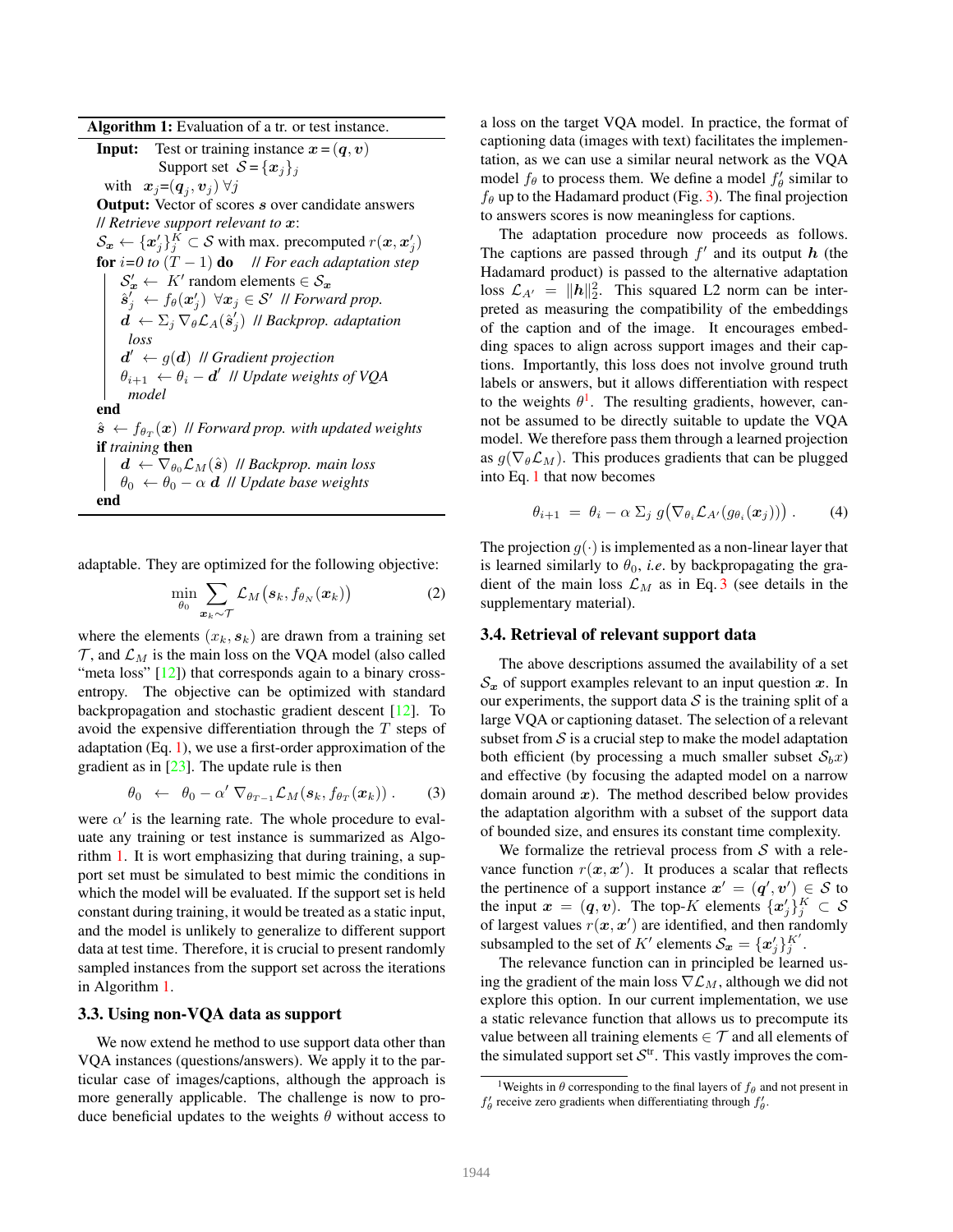putational requirements during the training process. Our experiments evaluate conjunctions (products) of the following options:

 $r_0(\mathbf{x}, \mathbf{x}') = 1$  (Uniform sampling)  $r_1(\mathbf{x}, \mathbf{x}')$  = number of common words between  $q$  and  $q'$  $r_2(x, x') = 1$  iff q'contains word matching one of top-5 answers from baseline VQA model on  $x$ .  $= 0$  otherwise  $r_3(\bm{x},\bm{x}')=\left(\Sigma \bm{v}/\|\Sigma \bm{v}\|^2\right)$  .  $\left(\Sigma \bm{v}'/\|\Sigma \bm{v}'\|^2\right)$  (Similarity of globally-pooled, L2-normalized image features).

(5)

Note that the retrieval process could alternatively be formulated as a reinforcement learning task. This would allow optimizing the retrieval from "black box" data sources, such as web searches and dynamically-expanding databases [8, 22, 25], which we leave for future work.

#### 4. Experiments

We conducted extensive experiments to evaluate the contribution of the components of our method, and to compare its performance to existing approaches. We use the VQA- $CP$  v2 dataset  $[1]$ , which is the most challenging benchmark available. Its training and test splits have different distributions of answers conditioned on the first few words of the question, and was built by resampling the VQA v2 dataset  $[15]$ . We hold out 8,000 questions from the VQA-CP training data to use as a validation set. All models are trained to convergence (with early stopping) on this validation set. Our underlying VQA model is a reimplementation of [33] (see supplementary material for details). Experiments using captions as support data use the COCO captioning dataset [19]. Since VQA-CP is itself made of images from COCO, we ensure that the captioned images also present in the VQA-CP test set are never used as support (neither during training nor evaluation). Please consult the supplementary material for additional implementation details and results. All results are reported using the standard VQA accuracy metric and broken down into the categories 'yes/no', 'number', and 'other' as in [15].

#### 4.1. Results

Contribution of the proposed components We first evaluate the impact of the proposed components with an ablative study (Table 1). For readability and computational reasons we focus on 'other'-type questions<sup>2</sup> with a slightly

simplified VQA model. Implementation details are provided in the supplementary material. We examine in Table 1 a series of progressively more elaborate models. Each row corresponds to two different trained models, one trained for QAs as support (evaluated in the first 3 columns), another for captions (evaluated in the last column). All models using adaptation significantly outperform the baseline (first row). Interestingly, the optimal relevance function vary across the models for QAs and captions. The relevance function that includes the image similarity is only moderately useful, while the number of words in common between the question and the support text (QA or caption) proves very effective. Interestingly, in the case of captions, a uniform sampling already gives a clear improvement over the baseline model, but not with QAs, which we explain by the smaller size of the support set of captions.

We report results on both our validation set (of similar distribution as training data) and on the official test set (of different distribution). The overall lower performance on the latter shows the challenge of dealing with out-ofdistribution data. The improvement in performance is much clearer on the test set than on the validation set. This demonstrates our contribution to improving generalization – arguably the most challenging aspect of VQA – which is a significant side-effect of our adaptation-based approach.

Using image captions as support data We trained separate models for adaptation to questions/answers and to captions (Table 1 last column). While performance improves over the baseline in both cases, the adaptation using QAs provides a bigger boost, given their direct relevance to the VQA task. The improvement by adaptation to captions demonstrates the ability of the method for picking up relevant information from non-VQA data, which opens a significant avenue for future work. This evaluation currently considers either QAs or captions separately. The combination of the two implies a number of non-trivial design decisions that we will explore in future work.

Amount of retrieved support data In Fig. 4, we examine the performance of the model as a function of the amount of data it is trained with. To make the analysis comparable to the baseline VQA model, the support QAs are the same set of QAs as used for the training (of the baseline and of our model). In the case of captions, we use the same QAs for training, and a similarly subsampled set of captions as support data. We observe that our model is clearly superior to the baseline in all regimes, using both QAs or captions. The gain in performance is maintained even when the model is trained with very little data, in particular when using adaptation with QAs (using as little as 1% of the whole training set).

Unfortunately, the gains in using captions as support data levels off as the amount of support data increases (Fig. 4) and the performance does not surpass that obtained with

<sup>2</sup>We focus on 'other'-type questions because random guessing on the yes/no/number questions (or a buggy implementation !) does better than the best model in [1]. We measured that random guessing achieves 72.9% on yes/no questions ([1] gets 65.5%) and random guessing of one/two achieves 34.1% on 'number' questions ([1] gets 15.5%). This makes them unreliable for a meaningful analysis.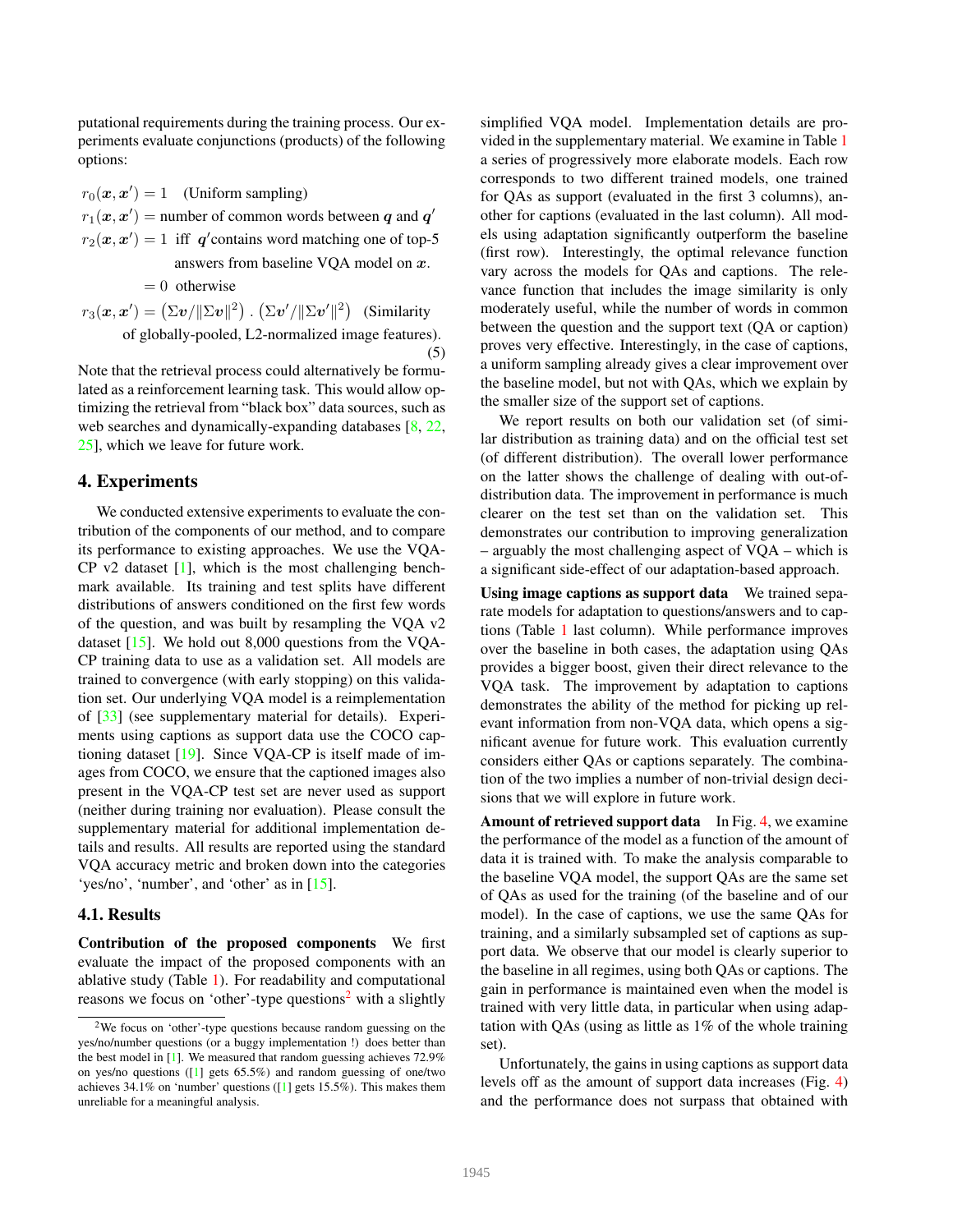|                                               | Accuracy on VQA-CP v2 "Other" |               |               |  |
|-----------------------------------------------|-------------------------------|---------------|---------------|--|
|                                               | Val.                          | Test<br>31.09 |               |  |
| Ours without adaptation                       | 45.46                         |               |               |  |
| Ours with adaptation<br>and, as support data: | OAs<br>Tr.                    | OAs<br>Tr.    | Capt.<br>COCO |  |
| Uniform sampling $r=r_0$                      | 46.15                         | 31.33         | 34.00         |  |
| Relevance function $r=r_1$                    | 44.41                         | 31.79         | 29.18         |  |
| Relevance function $r=r_2$                    | 46.49                         | 31.76         | 33.73         |  |
| Relevance function $r=r_3$                    | 46.32                         | 31.68         | 33.51         |  |
| Relevance function $r=r_2r_3$                 | 46.17                         | 31.09         | 34.26         |  |
| Relevance function $r=r_1r_2r_3$              | 46.79                         | 34.25         | 33.44         |  |

Table 1. Ablative evaluation of the proposed method (see discussion in Section 4.1). Each row corresponds to two different models, trained respectively for QAs (columns 1–3) and for captions (column 4) as support data. Gray cells use additional data during evaluation (QAs from VQA-CP test set in a leave-one-out setting) or during training+evaluation (COCO captions).

QAs. One would rather hope continuing improvement as the model is provided with increasing amounts of support data. We believe that our current results do not prevent this prospect, and that the saturation stems from the particular distribution of captions in COCO. These captions are purely visual and descriptive, and they only cover a limited variety of concepts. In contrast, visual questions often require common sense and knowledge beyond visual descriptions (e.g. Why is the guy wearing such a weird outfit ? Is this a healthy breakfast ?). Other sources of data, including freeform captions and paired image-text data from the web may be more suitable for this purpose.

Comparison to existing methods Table 2 presents a comparison of our results with existing approaches. We obtain state-of-the-art performance by a large margin over existing models and over our baseline model without adaptation. However, using captions as support data and trained on all question types (*number*, *yes/no*, and *other*), the model performs poorly. We hypothesized that evidence for the *number* and *yes/no* questions was difficult to extract from captions. We therefore trained a model with adaptation using only *other* questions. This model performs significantly better and clearly improves over the baseline. We indeed observed that captions seldom include counts or numbers, which can explain why they do not help on the corresponding questions. In the case of binary questions, it is possible than a different relevance function could address the issue.

Qualitative results Fig. 5 presents results of our best models (using QAs or captions) with visualizations of support data sampled according to the relevance function. We observe that the retrieved support data is both semantically and visually relevant to each question.

Additional experiments and qualitative results are provided in the supplementary material.

|                                            | VOA-CP v2 Test |       |                              |       |  |
|--------------------------------------------|----------------|-------|------------------------------|-------|--|
|                                            |                |       | Overall Yes/no Numbers Other |       |  |
| <b>SAN</b> [41]                            | 24.96          | 38.35 | 11.14                        | 21.74 |  |
| GVQA[1]                                    | 31.30          | 57.99 | 13.68                        | 22.14 |  |
| UpDown $\lceil 33 \rceil$                  | 39.06          | 62.41 | 15.12                        | 34.47 |  |
| UpDown + regularizer $[27]$                | 42.04          | 65.49 | 15.87                        | 36.60 |  |
| Ours without adaptation                    | 40.71          | 52.22 | 11.85                        | 42.88 |  |
| Ours with adaptation and, as support data: |                |       |                              |       |  |
| OAs (VOA-CP tr.), $r=r_1r_2r_3$            | 46.00          | 58.24 | 29.49                        | 44.33 |  |
| Captions (COCO), $r=r_1r_3$                | 39.84          | 48.78 | 12.40                        | 42.93 |  |
| Captions, trained only on 'Other' q.       |                |       |                              | 43.95 |  |

Table 2. Comparison with existing methods (accuracy on *VQA-CP v2*). Our method significantly improves over the comparable baseline (the same VQA model without adaptation) and obtains performance superior to all existing models. Gray cells are not directly comparable to others as they use additional data (as in Table 1).



Figure 4. Accuracy as a function of the amount of data used.

#### 5. Conclusions

We presented a new approach to VQA in which the model is trained to interface with an external source of data, and to use it to support its answering process. This is a significant departure from the classical training of a static model on a fixed dataset, which is obviously limited by finite capacity of the model and of the dataset. In contrast, our method retrieves information from the external source specifically for each given question. It then adapts the weights of its underlying VQA model, incorporating information from the external data, and specializing its capabilities to a narrow domain around the input question.

Our experiments demonstrate the benefits of the approach over existing models. It proves intrinsically more robust to out-of-distribution data, and it generalizes to different distributions when provided with novel support data. The model also introduces novel capabilities, in particular for leveraging non-VQA data (image captions) to support the answering process. This presents a number of opportunities to future research, for accessing "black box" data sources, such as web searches and dynamic databases. This opens the door to systems capable of reasoning over vision and language beyond the limited domain covered by any given training set.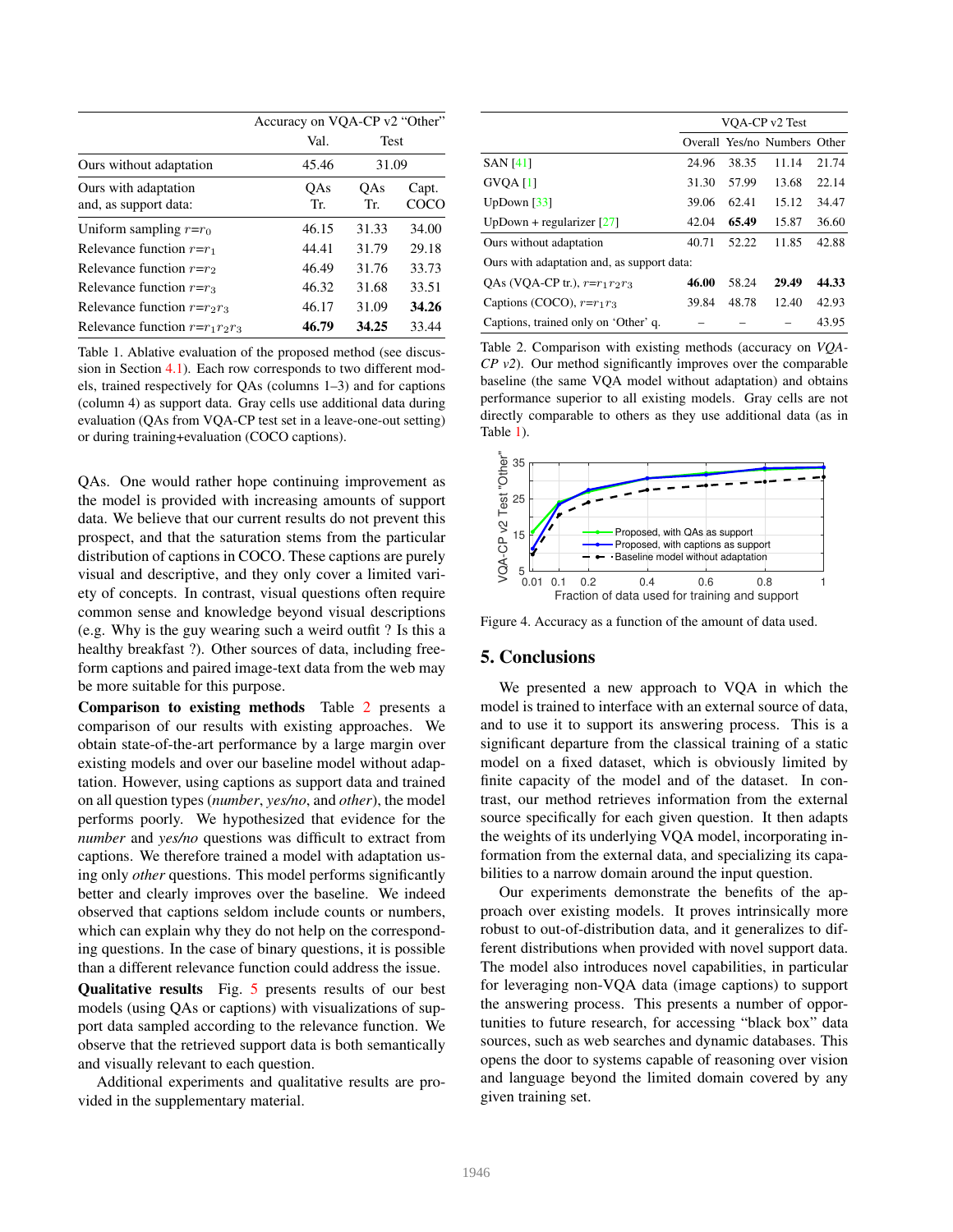

Figure 5. Qualitative results comparing the top-5 answers and their scores predicted by the baseline, and by our model after adaptation. The retrieved support data (random samples are shown) is both visually and semantically relevant to each question.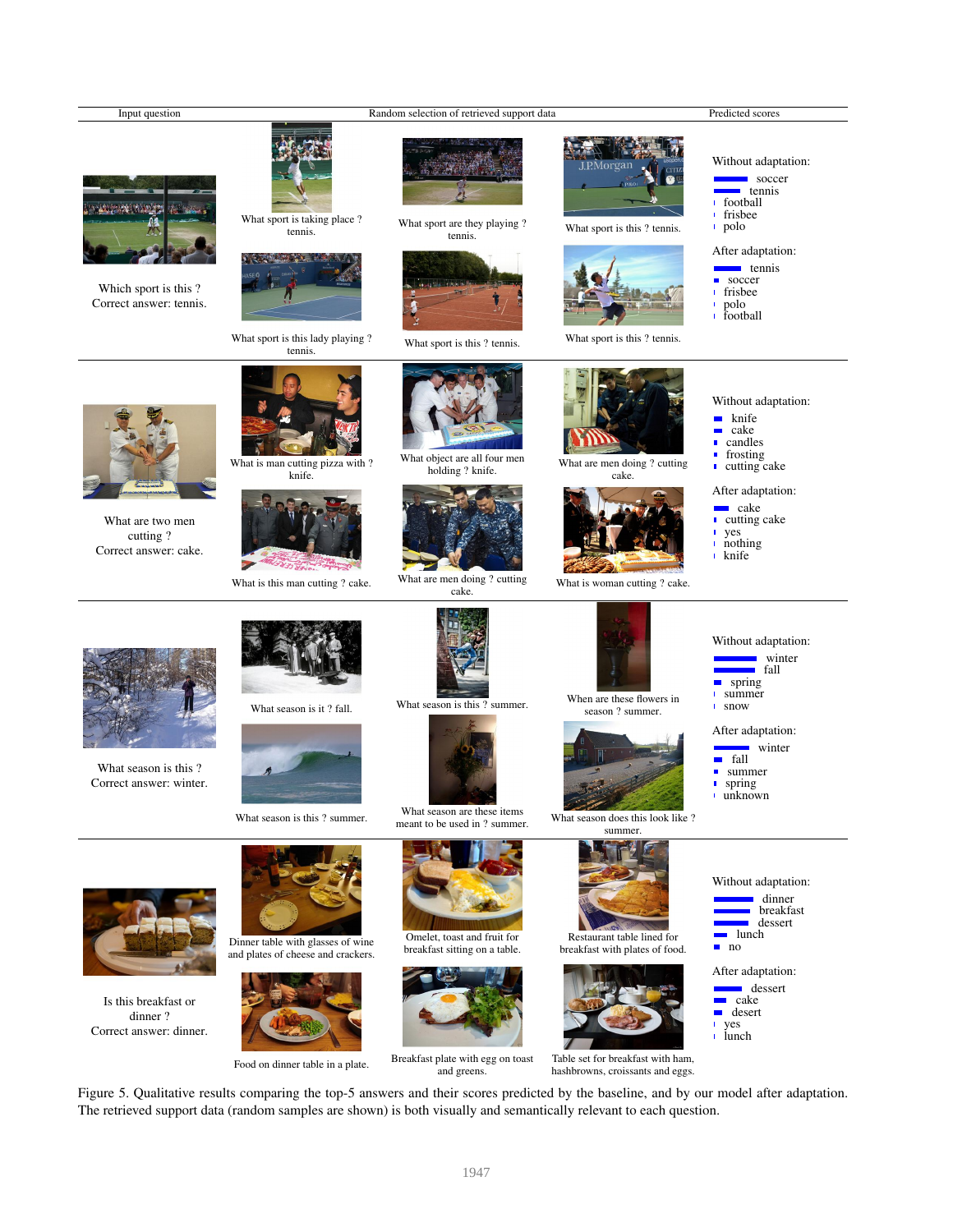#### References

- [1] A. Agrawal, D. Batra, D. Parikh, and A. Kembhavi. Don't just assume; look and answer: Overcoming priors for visual question answering. In *CVPR*, 2018. 2, 3, 6, 7
- [2] A. Agrawal, A. Kembhavi, D. Batra, and D. Parikh. C-vqa: A compositional split of the visual question answering (vqa) v1. 0 dataset. *arXiv preprint arXiv:1704.08243*, 2017. 3
- [3] P. Anderson, X. He, C. Buehler, D. Teney, M. Johnson, S. Gould, and L. Zhang. Bottom-up and top-down attention for image captioning and vqa. *arXiv preprint arXiv:1707.07998*, 2017. 11
- [4] M. Andrychowicz, M. Denil, S. Gomez, M. W. Hoffman, D. Pfau, T. Schaul, and N. de Freitas. Learning to learn by gradient descent by gradient descent. In *Advances in Neural Information Processing Systems*, pages 3981–3989, 2016. 3
- [5] S. Antol, A. Agrawal, J. Lu, M. Mitchell, D. Batra, C. L. Zitnick, and D. Parikh. VQA: Visual Question Answering. In *Proc. IEEE Int. Conf. Comp. Vis.*, 2015. 2, 3
- [6] S. Bengio, Y. Bengio, J. Cloutier, and J. Gecsei. On the optimization of a synaptic learning rule. In *Preprints Conf. Optimality in Artificial and Biological Neural Networks*, pages 6–8. Univ. of Texas, 1992. 3
- [7] Y. Bengio, S. Bengio, and J. Cloutier. *Learning a synaptic learning rule*. Université de Montréal, Département d'informatique et de recherche opérationnelle, 1990. 3
- [8] C. Buck, J. Bulian, M. Ciaramita, A. Gesmundo, N. Houlsby, W. Gajewski, and W. Wang. Ask the right questions: Active question reformulation with reinforcement learning. *arXiv preprint arXiv:1705.07830*, 2017. 3, 6
- [9] W.-L. Chao, H. Hu, and F. Sha. Cross-dataset adaptation for visual question answering. In *The IEEE Conference on Computer Vision and Pattern Recognition (CVPR)*, June 2018. 1
- [10] X. Chen, H. Fang, T.-Y. Lin, R. Vedantam, S. Gupta, P. Dollar, and C. L. Zitnick. Microsoft COCO captions: Data collection and evaluation server. *arXiv preprint arXiv:1504.00325*, 2015. 2
- [11] A. Das, S. Kottur, K. Gupta, A. Singh, D. Yadav, J. M. Moura, D. Parikh, and D. Batra. Visual Dialog. In *Proceedings of the IEEE Conference on Computer Vision and Pattern Recognition*, 2017. 2
- [12] C. Finn, P. Abbeel, and S. Levine. Model-agnostic metalearning for fast adaptation of deep networks. *arXiv preprint arXiv:1703.03400*, 2017. 2, 3, 4, 5, 11
- [13] C. Finn, T. Yu, T. Zhang, P. Abbeel, and S. Levine. One-shot visual imitation learning via meta-learning. In *Conference on Robot Learning (CoRL)*, pages 357–368, 2017. 3
- [14] A. Fukui, D. H. Park, D. Yang, A. Rohrbach, T. Darrell, and M. Rohrbach. Multimodal compact bilinear pooling for visual question answering and visual grounding. *arXiv preprint arXiv:1606.01847*, 2016. 2
- [15] Y. Goyal, T. Khot, D. Summers-Stay, D. Batra, and D. Parikh. Making the V in VQA matter: Elevating the role of image understanding in Visual Question Answering. *arXiv preprint arXiv:1612.00837*, 2016. 2, 3, 6
- [16] S. Hochreiter, A. S. Younger, and P. R. Conwell. Learning to learn using gradient descent. In *International Conference on Artificial Neural Networks*, pages 87–94. Springer, 2001. 3
- [17] P. Huang, C. Wang, R. Singh, W. Yih, and X. He. Natural language to structured query generation via meta-learning. In *HLT-NAACL*, pages 732–738, 2018. 2, 3
- [18] R. Krishna, Y. Zhu, O. Groth, J. Johnson, K. Hata, J. Kravitz, S. Chen, Y. Kalantidis, L.-J. Li, D. A. Shamma, M. Bernstein, and L. Fei-Fei. Visual genome: Connecting language and vision using crowdsourced dense image annotations. *arXiv preprint arXiv:1602.07332*, 2016. 2
- [19] T.-Y. Lin, M. Maire, S. Belongie, J. Hays, P. Perona, D. Ramanan, P. Dollár, and C. L. Zitnick. Microsoft COCO: Common objects in context. In *Proc. Eur. Conf. Comp. Vis.*, 2014. 2, 6
- [20] G. Marcus. Deep learning: A critical appraisal. *arXiv preprint arXiv:1801.00631*, 2018. 1
- [21] D. K. Naik and R. Mammone. Meta-neural networks that learn by learning. In *Neural Networks, 1992. IJCNN., International Joint Conference on*, volume 1, pages 437–442. IEEE, 1992. 3
- [22] K. Narasimhan, A. Yala, and R. Barzilay. Improving information extraction by acquiring external evidence with reinforcement learning. *arXiv preprint arXiv:1603.07954*, 2016. 3, 6
- [23] A. Nichol, J. Achiam, and J. Schulman. On first-order metalearning algorithms. *arXiv preprint arXiv:1803.02999*, 2018. 5
- [24] A. Nichol, J. Achiam, and J. Schulman. On first-order metalearning algorithms. *arXiv preprint arXiv:1803.02999*, 2018. 11
- [25] R. Nogueira and K. Cho. Task-oriented query reformulation with reinforcement learning. *arXiv preprint arXiv:1704.04572*, 2017. 3, 6
- [26] J. Pennington, R. Socher, and C. Manning. Glove: Global Vectors for Word Representation. In *Conference on Empirical Methods in Natural Language Processing*, 2014. 11
- [27] S. Ramakrishnan, A. Agrawal, and S. Lee. Overcoming language priors in visual question answering with adversarial regularization. 2018. 3, 7
- [28] S. K. Ramakrishnan, A. Pal, G. Sharma, and A. Mittal. An empirical evaluation of visual question answering for novel objects. *arXiv preprint arXiv:1704.02516*, 2017. 2, 3
- [29] S. Ravi and H. Larochelle. Optimization as a model for fewshot learning. 2017. 3
- [30] K. Saenko, B. Kulis, M. Fritz, and T. Darrell. Adapting visual category models to new domains. In *European conference on computer vision*, pages 213–226. Springer, 2010. 1
- [31] J. Schmidhuber. *Evolutionary principles in self-referential learning, or on learning how to learn: the meta-meta-... hook*. PhD thesis, Technische Universität München, 1987. 3
- [32] J. Schmidhuber. Learning to control fast-weight memories: An alternative to dynamic recurrent networks. *Neural Computation*, 4(1):131–139, 1992. 3
- [33] D. Teney, P. Anderson, X. He, and A. van den Hengel. Tips and tricks for visual question answering: Learnings from the 2017 challenge. 2018. 2, 3, 4, 6, 7, 11
- [34] D. Teney and A. van den Hengel. Zero-shot visual question answering. 2016. 2, 3